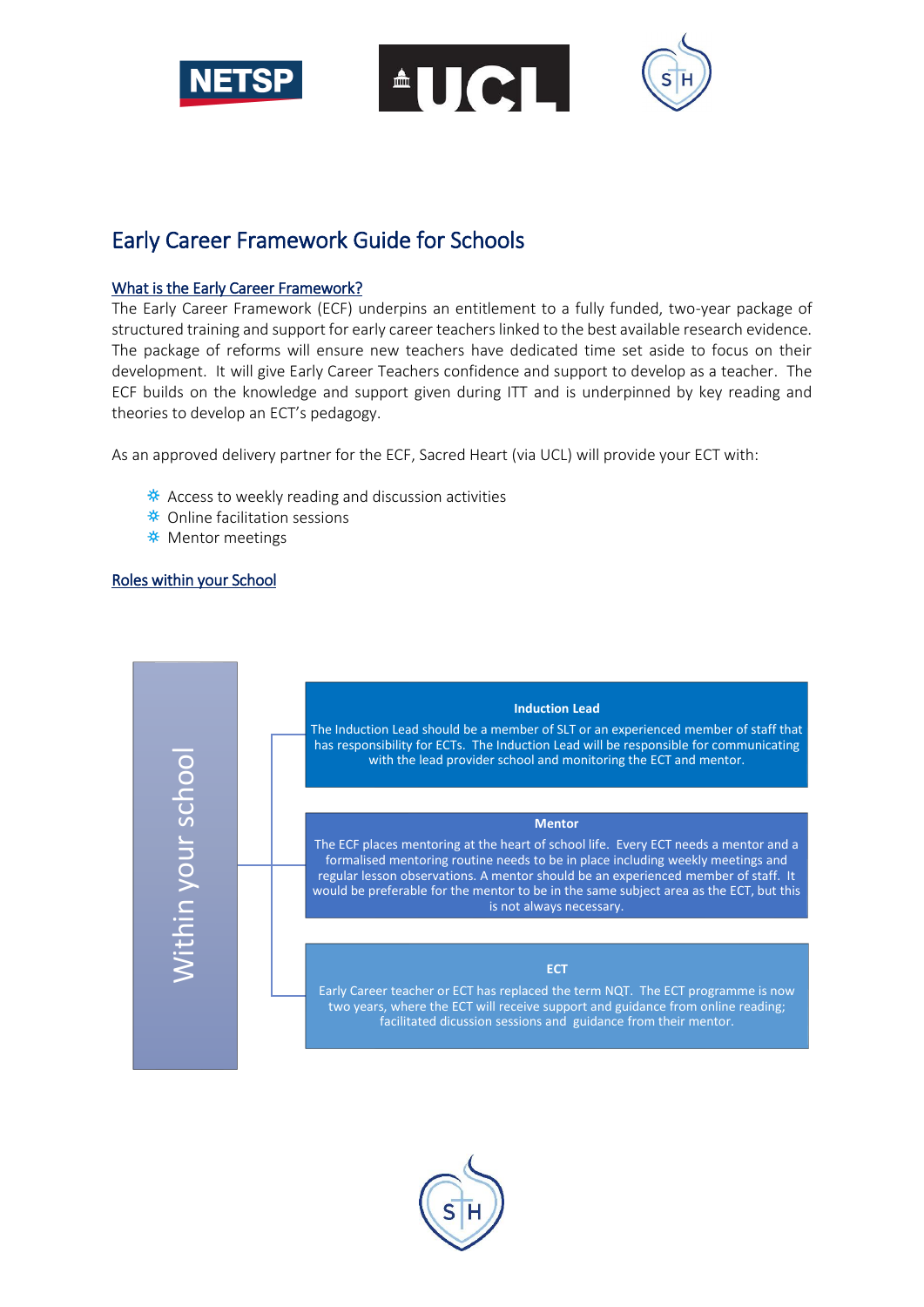

#### Engagement and responsibilities for your ECT

|     | <b>Engagement</b>                                                                                                                                                        | Year 1                                                 | Year <sub>2</sub>      |
|-----|--------------------------------------------------------------------------------------------------------------------------------------------------------------------------|--------------------------------------------------------|------------------------|
| * * | <b>Online Conference</b><br>Induction training provided by UCL.                                                                                                          | 1.5 hours in September                                 | 1.5 hours in September |
|     | <b>Online Facilitated Training</b><br><b>Session</b>                                                                                                                     | 6 two-hour sessions at the start of<br>every half-term | 4 two-hour sessions    |
|     | Facilitated training session delivered<br>by expert teachers across the region                                                                                           |                                                        |                        |
|     | <b>Online Learning Community</b><br>Facilitated online reflection and<br>discussion based on the module<br>content and delivered by expert<br>teachers across the region | 6 one-hour sessions at the end of<br>every half-term   | 0                      |
|     | <b>School Visits</b><br>School visits agreed with ECT and<br>mentor to carry out an evidence-based<br>inquiry                                                            | $\mathbf 0$                                            | Two School visits      |
|     | <b>Reading/Self-Directed Study</b><br>Guided reading and discussion<br>activities                                                                                        | Weekly                                                 | Weekly                 |
|     | <b>Mentor Sessions</b><br>One-to-one support from a mentor                                                                                                               | 1 hour weekly                                          | 1 hour fortnightly     |

# Engagement and responsibilities for your Mentor

| <b>Engagement</b>                                                                                                                                                                    | Year 1                       | Year 2                       |
|--------------------------------------------------------------------------------------------------------------------------------------------------------------------------------------|------------------------------|------------------------------|
| <b>Online Conference</b>                                                                                                                                                             | 1.5 hours in September       | 1.5 hours in September       |
| Induction training provided by UCL.                                                                                                                                                  |                              |                              |
| <b>Online Learning Community</b>                                                                                                                                                     | one-hour sessions every term | one-hour sessions every term |
| Facilitated online reflection and<br>discussion based on the module<br>content and delivered by expert<br>teachers across the region. The focus<br>is on the ONSIDE mentoring model. |                              |                              |
| <b>Reading/Self-Directed Study</b>                                                                                                                                                   | Weekly                       | Weekly                       |
| Guided reading and discussion<br>activities                                                                                                                                          |                              |                              |
| <b>Mentor Sessions</b>                                                                                                                                                               | 1 hour weekly                | 1 hour fortnightly           |
| One-to-one support from a mentor                                                                                                                                                     |                              |                              |

# How will your school be monitored?

Engagement in facilitated session and online resources is key to your ECT's success, therefore alongside NETSP we will monitor:

- $*$  Your ECT and mentor attendance at online meetings.
- $*$  Your ECT and mentor engagement with the UCLeXtend platform where they will download weekly reading.
- $*$  Your ECT and mentor engagement with online evaluation forms at the end of each module.